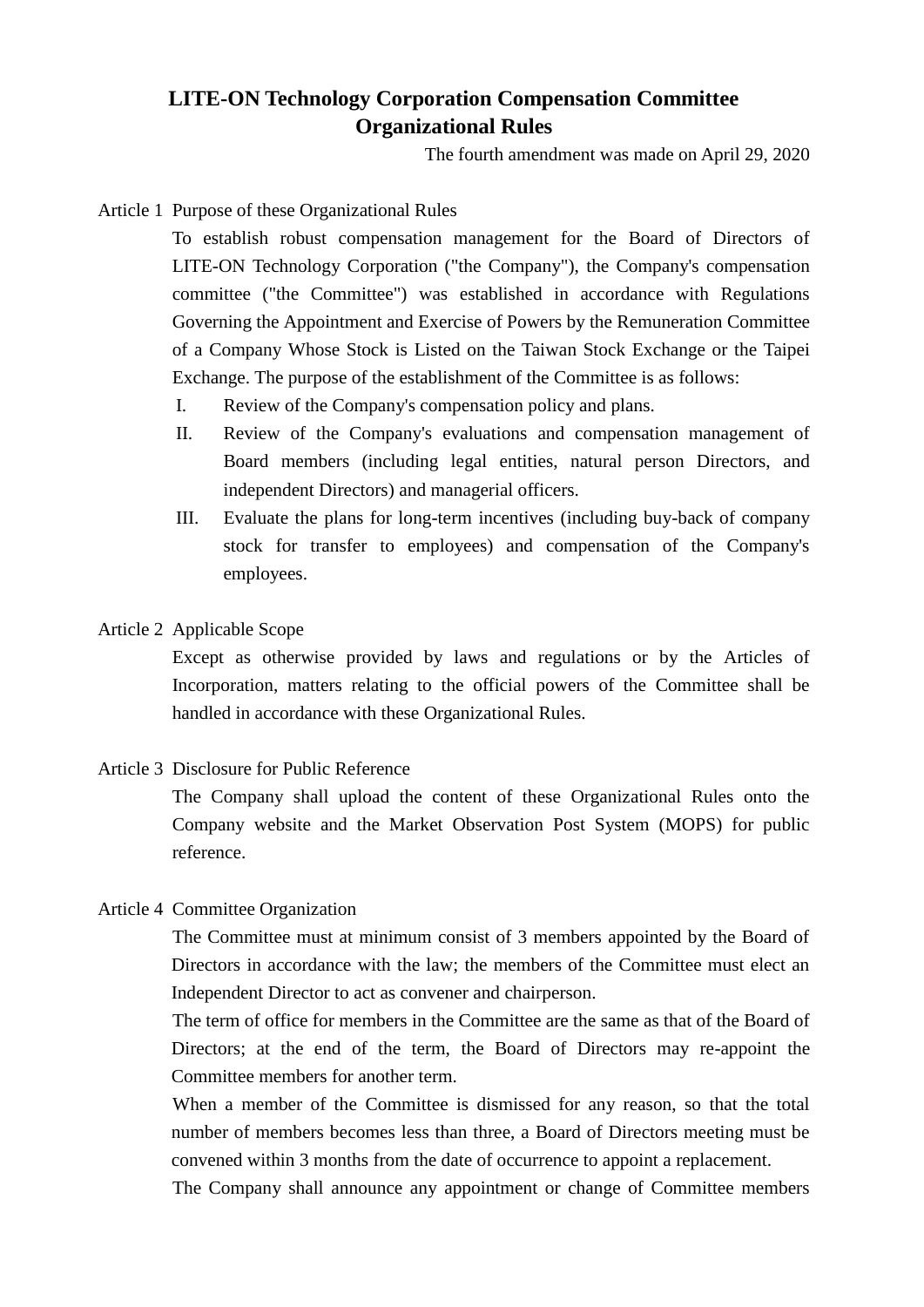within two days by posting relevant information onto the reporting website designated by the competent authorities.

## Article 5 Scope of Authority

Committee members must exercise the care of a prudent manager to fulfill the following duties, and offer recommendations to the Board of Directors for discussion:

- I. The Committee shall regularly review the Company's compensation policies and plans in order to attract, encourage, and retain the professional talent required by the Company.
- II. Establish and regularly review the performance evaluation standards, performance targets, and the policies, system, standards, and structure of remuneration for the Company's Directors and managerial officers.
- III. Periodically assess the degree to which performance goals for the Directors and managerial officers of the Company have been achieved, and set the types and amounts of their individual remuneration.
- IV. Periodically review these Organizational Rules and make recommendations for amendments.

### Article 6 Performance of Duties

The Committee shall perform the duties under the preceding paragraph in accordance with the following principles:

- I. The performance evaluations and compensation of Directors and managerial officers should comply with related laws and regulations and reference the common standards of industry peers, as well as consider the fairness of links between individual performance, the Company's operational performance, and future risks.
- II. There shall be no incentive for Directors or managerial officers to pursue remuneration by engaging in activities that exceed the risk appetite of the Company.
- III. For Directors and senior managerial officers, the percentage of remuneration to be distributed based on their short-term performance and the time for payment of any variable remuneration shall be decided with regard to the characteristics of the industry and nature of the Company's business.
- IV. Discussion of the remuneration of the Committee's members shall be conducted and explained in a meeting; in circumstances that may cause harm to the interests of the Company, the member may not participate and must recuse himself or herself from discussion and voting, and may not represent or exercise the right to vote for other members of the Committee.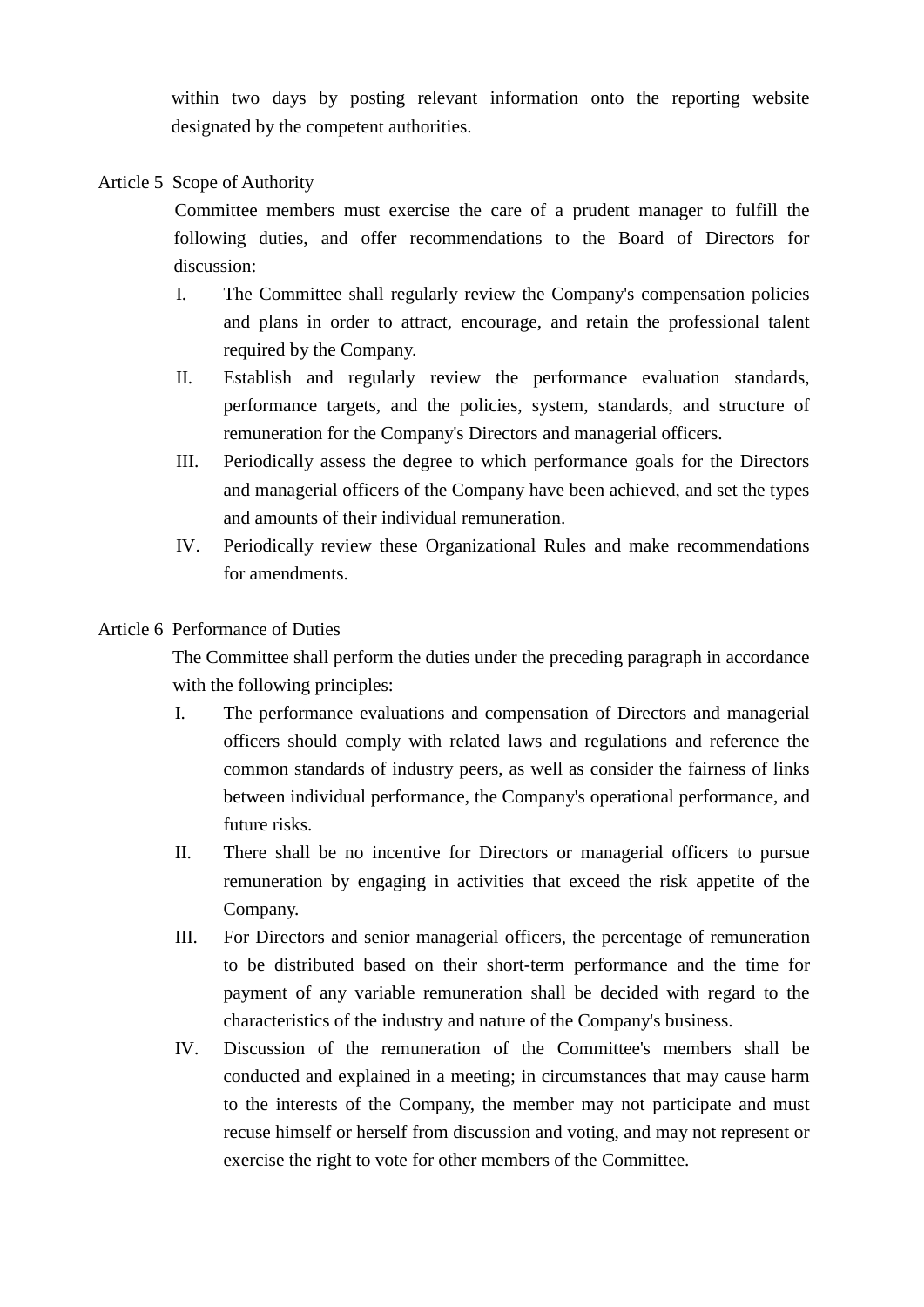The remuneration referred to in these articles, including cash compensations, share options, dividends, retirement benefits, termination benefits, various stipends, and other measures with substantial incentives must be consistent in scope with the items recorded in the Company's annual report.

Where remunerations of the Directors and managerial officers of the Company's subsidiaries are subject to the subsidiary's approval and resolution by the Company's Board of Directors, the subsidiary's remuneration proposals shall first be recommended by the Committee before they are presented to the Board of Directors.

If the Board does not accept or amends the recommendations of the Committee,

it shall require a vote at a meeting attended by over two-third of the Directors, and more than half of Directors in attendance must approve. An explanation shall be provided in the resolution based on the aforementioned overall considerations and specifics and whether the remuneration passed in the resolution is superior to the recommendations of the Committee.

If the remuneration passed in the Board of Directors meeting is superior to the recommendations of the Committee, the differences and causes shall be recorded in the meeting minutes of the Board of Directors and published on an information reporting website designated by the competent authority within two days of the meeting.

#### Article 7 Convening of Meetings

The Committee must at minimum convene two meetings annually. When convening a meeting, the members of the Committee must receive a notice seven days in advance detailing the purpose of the meeting. In emergency circumstances, however, the meeting may be called on shorter notice. The Committee's meeting agenda shall be drafted by the convener. Other members may also put forward proposals for discussion by the Committee. The meeting agenda shall be provided to members of the Committee in advance. If the convener is unable to host a meeting due to a leave of absence or other reasons, another Independent Director within the Committee may be appointed to act on his or her behalf. If no other Independent Director is available within the Committee, the convener shall appoint another committee member to act on his or her behalf. If the convener does not make such an appointment, a member of the Committee shall be elected by and from among the other members on the Committee to serve as convener. The Committee may request the Directors, managers of relevant departments, internal audit officers, certified public accountants, attorneys, or other personnel of the Company to attend the meeting as non-voting participants and provide pertinent and necessary information. However, they shall leave the meeting when deliberation or voting takes place.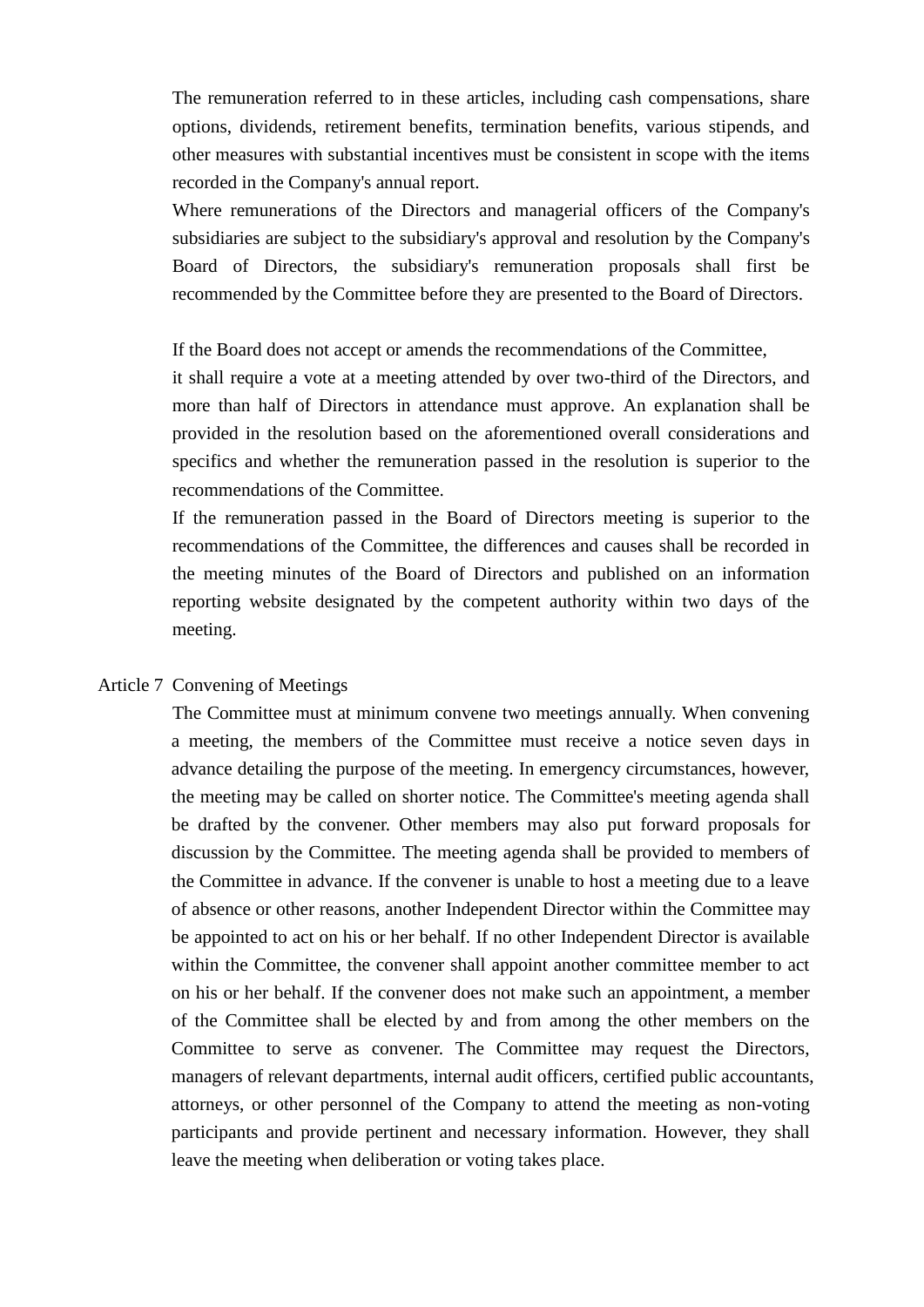Article 8 Rules of Procedure

When the Committee convenes meetings, the Company shall make available an attendance book for attending members to sign and also for reference.

Members of the Committee shall attend meetings in person; if attendance is not possible, they may appoint another member as a proxy. However, each proxy may serve as proxy to one other member only. A Committee member appointing another member to attend a meeting as its proxy shall issue a letter of authorization for each such appointment setting out the authorization in regard to matters for which the meeting is convened. Attendance by videoconference will be deemed attendance in person.

Resolutions at meetings of the Committee shall be adopted with the consent of one half or more of the entire membership. An agenda is considered passed if the chairperson receives no objections from any attendants. The matter will be deemed approved with the same effect as approval by vote. The result of a vote shall be announced immediately and recorded in writing.

#### Article 9 Meeting Minutes

Discussions at a meeting of the Committee shall be included in the meeting minutes, which shall faithfully record the following:

- I. The session, time, and place of the meeting.
- II. The name of the chairperson.
- III. Attendance record of members at the meeting, including the names and number of members present, on leave, and absent.
- IV. The names and titles of those attending the meeting as non-voting participants.
- V. The name of the minute taker.
- VI. The matters reported at the meeting.
- VII. Agenda items: The resolution methods and results of all cases, the names and details based on matters involving the personal compensation of members as per Article 6, instances of recusal, and the opposition or reserved judgment of members.
- VIII.Special Motions: The name of the person submitting the motion, the resolution method and result of the motion, a summary of statements by members, experts, and other individuals, the names and details based on matters involving the personal compensation of members as per Article 6, instances of recusal, and the opposition or reserved judgment of members.
- IX. Other details required to be recorded in the meeting minutes.

Any objections or qualified opinions expressed by members of the Committee against resolutions, whether on record or in writing, must be detailed in meeting minutes and published onto the website specified by the competent authority within two days after the occurrence.